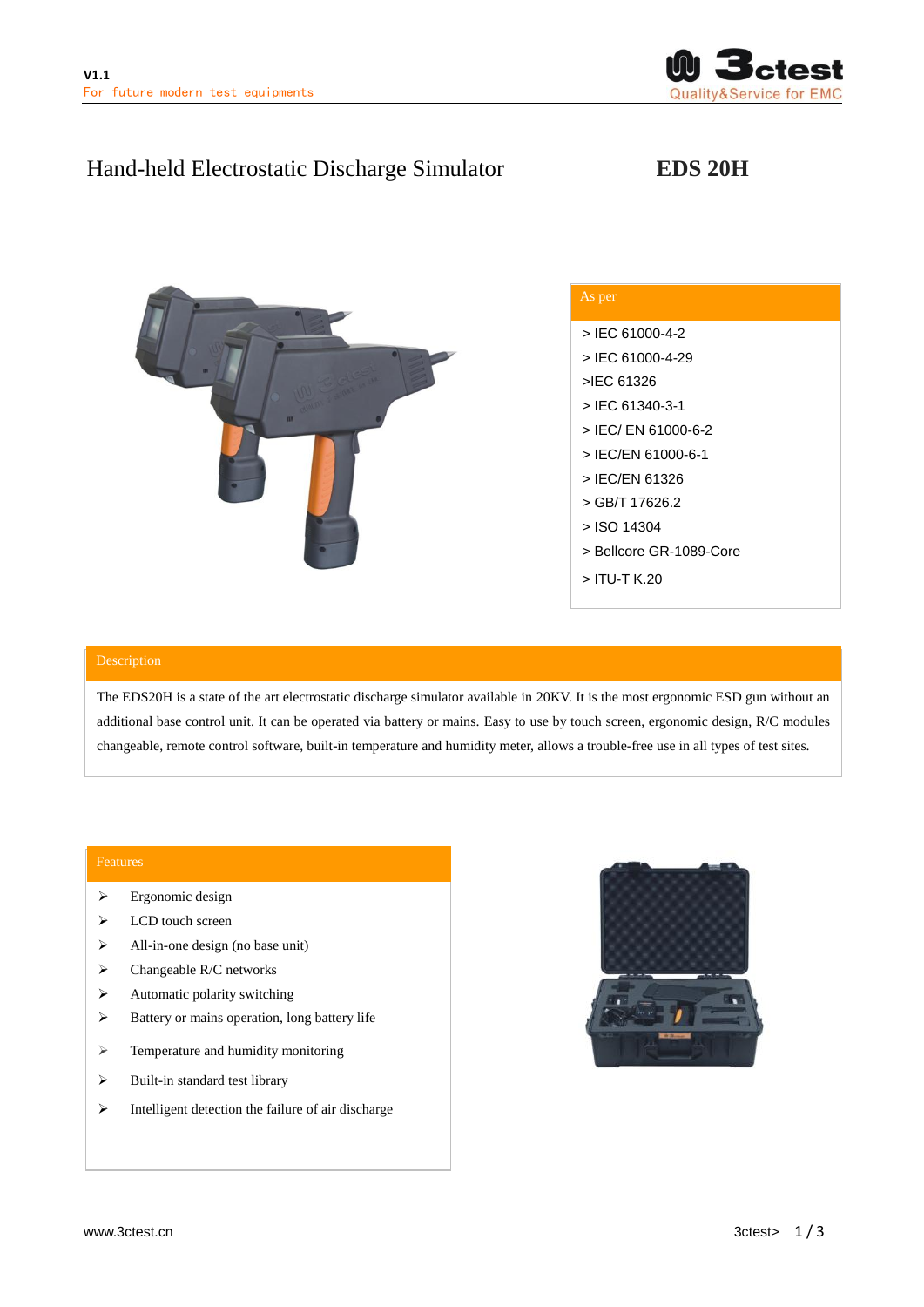

| <b>Technical Data</b>                |                                              |
|--------------------------------------|----------------------------------------------|
| Contact discharge                    | $1000V - 20000V$ (±5%)                       |
| Air discharge                        | $1000V - 20,000V$ (±5%)                      |
| Voltage step                         | 100V                                         |
| Hold time                            | >5s                                          |
| Polarity                             | Positive, negative                           |
| RC module                            | LCD display                                  |
| Humidity                             | hygrothermograph, record<br>Internal<br>and  |
| &Temperature                         | protect                                      |
| Repetition                           |                                              |
| frequency                            | Single /0.1/0.2/0.5/1/2/5/10/20Hz            |
| Trigger mode                         | Manual/automatic                             |
| Pulse                                | 1-9999                                       |
| Contact discharge                    | 150pF/330 ohm                                |
| Summary<br>procedure                 | Test according to different standard levels  |
| Rise time                            | $0.8$ ns $\pm 25%$                           |
| Ouick<br>start<br>test<br>program    | Simple and easy to reset data online         |
| Evaluation                           | Contact discharge test at 20Hz, evaluate the |
| procedure                            | test points of DUT                           |
| Standard<br><b>Test</b><br>Procedure | accord with EN/IEC61000-4-2                  |

| General data |                                            |  |
|--------------|--------------------------------------------|--|
| Weight       | Approx 7kg                                 |  |
| Temperature  | 15°C-35°C (operation condition)            |  |
| Humidity     | 30%-60% (operation condition)              |  |
| Air pressure | 86kPa-106kPa                               |  |
| Working      | power100V-240V (±10%); 50/60Hz (default AC |  |
| supply       | 220V 50Hz for China Mainland)              |  |

| <b>Optional accessories</b>          |                                                                                                                                                          |  |
|--------------------------------------|----------------------------------------------------------------------------------------------------------------------------------------------------------|--|
| DM1-RFCI                             | 150pF/330 ohm<br>Fast relay discharge module<br>Rise time 200ps-300ps                                                                                    |  |
| DM2                                  | 150pF/2000 ohm (ISO 10605)                                                                                                                               |  |
| DM5                                  | 330pF/2000 ohm (ISO 10605)                                                                                                                               |  |
| DM6                                  | 330pF/330 ohm (ISO 10605)                                                                                                                                |  |
| DM7                                  | 100pF/1500 ohm                                                                                                                                           |  |
| DM8                                  | 150pF/150 ohm                                                                                                                                            |  |
| DM9                                  | 500pF/500 ohm                                                                                                                                            |  |
| DM10                                 | 500pF/5000 ohm                                                                                                                                           |  |
| DMx                                  | Customized discharge module                                                                                                                              |  |
| Grounding<br><b>HV</b><br>resistance | 2 x 470 kohm                                                                                                                                             |  |
| Vertical coupling<br>plane           | 500x500mm                                                                                                                                                |  |
| Horizontal<br>coupling plane         | 1600x800mm                                                                                                                                               |  |
| Reference ground                     | 2700cm x1800cm                                                                                                                                           |  |
| Test table                           | 1600x 800x800mm, solid wood, meet IEC<br>61000-4-2 requirement                                                                                           |  |
| Mains adapter                        | Replace the battery in continuous test                                                                                                                   |  |
| set                                  | the<br>waveform<br>To<br>calibrate<br>of<br>ESD Calibration EC/EN61000-4-2, including 2 ohm target,<br>4GHz attenuator, coaxial cable and use<br>manual. |  |